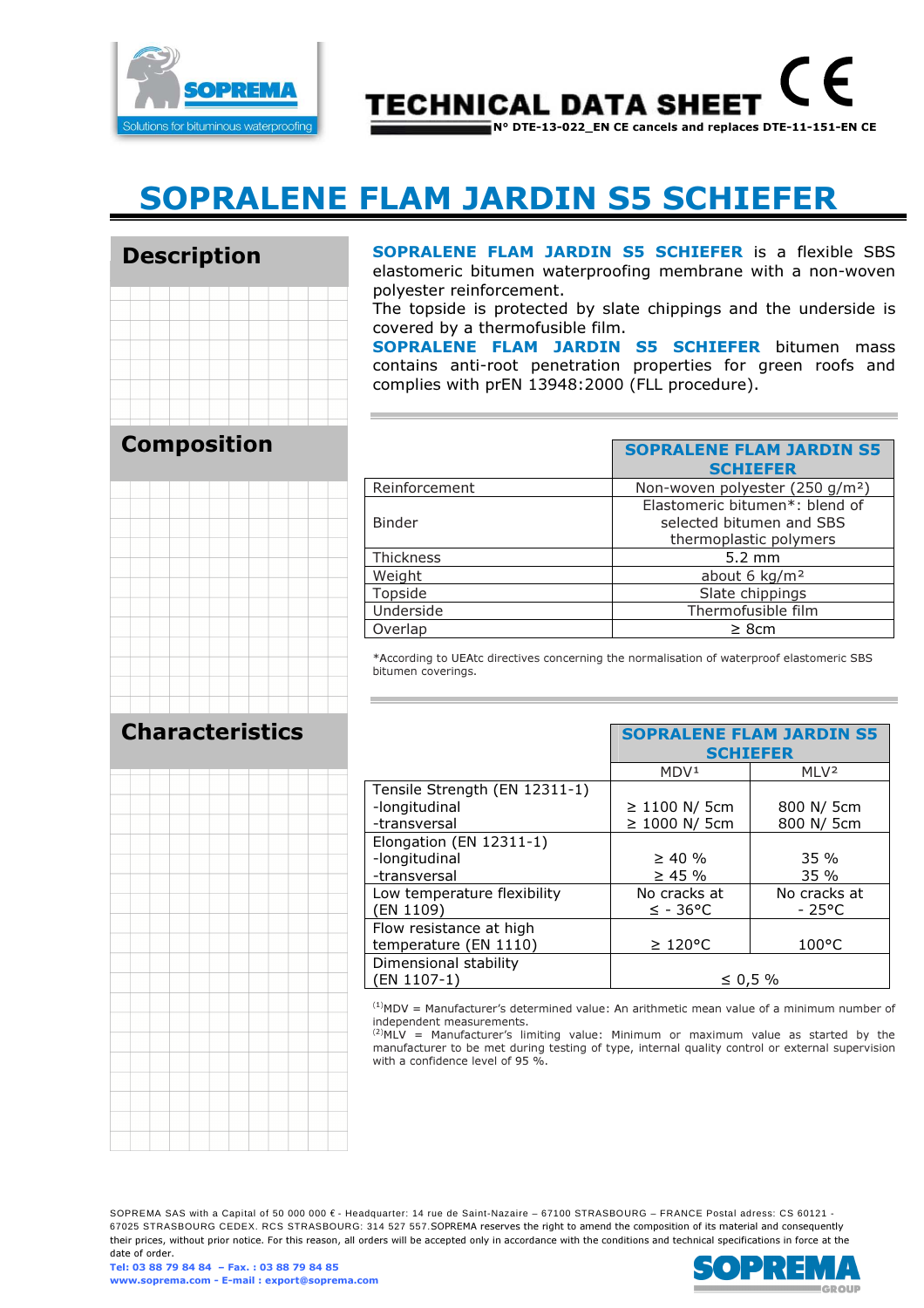

# TECHNICAL DATA SHEET N° DTE-13-022\_EN CE cancels and replaces DTE-11-151-EN CE

Packaging

|                 | <b>SOPRALENE FLAM JARDIN S5</b><br><b>SCHIEFER</b>                     |
|-----------------|------------------------------------------------------------------------|
| Roll dimensions | $5m \times 1m$                                                         |
| Roll weight     | about 30 kg                                                            |
| Storage         | Upright on pallet with plastic wrapping,<br>protected against moisture |

Roll lengths are given with a tolerance of  $\leq 1$  %. Roll can be cut in two parts. In this case, the shortest length is 3 meters and the total length is equal to the nominal length. Width of roll is given with a tolerance of 1% (UEAtc).

Rolls must be stored upright on flat ground. Pallets may be stacked to a maximum of two high with separating layer.

During storage, protect the rolls against moisture. In cold weather, we recommend that the rolls be kept at a minimum temperature of  $+ 2$ °C (+ 36 °F) for at least 5 hours before installation.

# User application



SOPRALENE FLAM JARDIN S5 SCHIEFER is to be used as a top layer under green roofs and **SOPRANATURE** vegetation in all twoply or unilay elastomeric bitumen waterproofing systems.

Can also be used for foundation walls with a protection.

All the applications are described in the French Standards DTU, Technical Guidelines or Technical Approval. For more details refer to specific technical information.

SOPRALENE FLAM JARDIN S5 SCHIEFER must be applied only by heat welding or torch-on techniques. Hot bitumen must not be used in the bonding process.

### Special indications

#### Hygiene, health and environment:

The product does not contain any substance likely to be detrimental to health or to environment and complies with generally admitted Health and Safety Requirements. For more information, please refer to relevant Safety Data Sheet.

#### Quality control:

SOPREMA has always attached the highest importance to Quality Control.

For this reason, we operate an independently monitored Quality Assurance System in compliance with BS EN ISO 9001: 2008, certified by BSI Management System.



SOPREMA SAS with a Capital of 50 000 000 € - Headquarter: 14 rue de Saint-Nazaire – 67100 STRASBOURG – FRANCE Postal adress: CS 60121 - 67025 STRASBOURG CEDEX. RCS STRASBOURG: 314 527 557.SOPREMA reserves the right to amend the composition of its material and consequently their prices, without prior notice. For this reason, all orders will be accepted only in accordance with the conditions and technical specifications in force at the date of order.